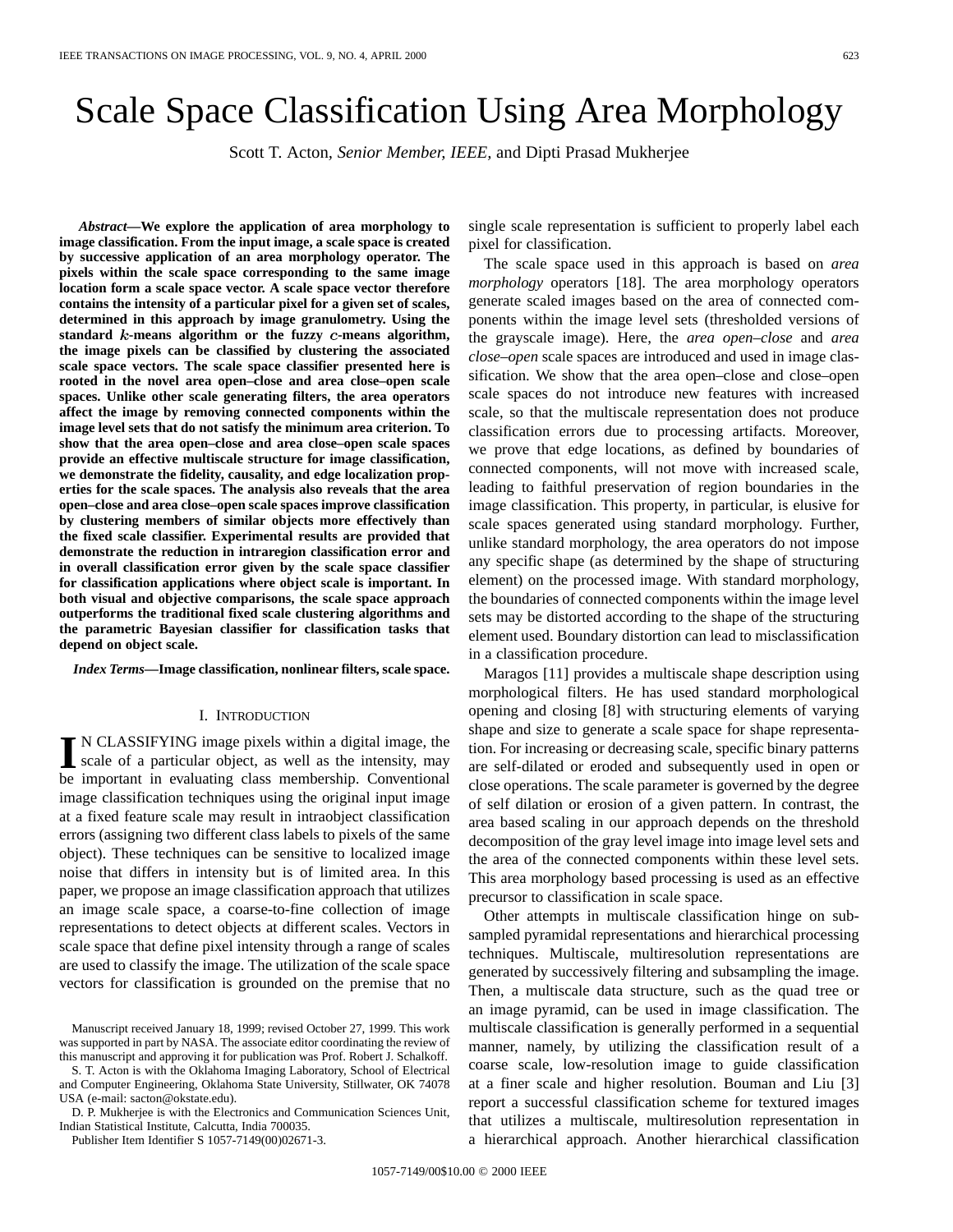method is developed in [14], based on adaptive clustering. In this case, the grayscale image is modeled as a Markov random field and a Bayesian technique, in conjunction with adaptive multiscale windowing, is used to classify the image. Bouman and Shapiro also apply a multiscale Markov random field model for Bayesian image segmentation [4]. In a different context, a multiscale classification scheme is implemented using a rule-based inductive learning algorithm [10]. Multiresolution, multiscale classification is explored in [5] for the specific application of radar signal classification.

Although not common in image classification, *watersheds* have been used for image segmentation [7], [19]. Typically, the image gradient magnitude is viewed as a topographic surface that is subdivided by ridges. Between the ridges are valleys (watersheds) that share a common basin or local minimum in gradient magnitude. The watersheds thus define a segmentation of the image in which closed regions with thin, unbroken boundaries are provided. The drawbacks of the watershed approach include over-segmentation (too many watersheds), computational expense, and sensitivity to noise/detail. Unlike the area morphology approach described in this paper, the scale or size of the resultant regions cannot be specified directly in the watershed transform, without the use of prefiltering. The regions that emerge from the watershed segmentation are not necessarily connected components within the image level sets, as with the area morphology method used here.

Hierarchical multiscale segmentation approaches have been proposed that exploit the watershed transform. In this case, both morphological and nonmorphological approaches are used to generate scale spaces [6], [9], [13], [22]. However, these watershed-based multiscale representations lack some of the desirable scale space properties. In case of the area morphology approach, we develop a scale space that satisfies both the causality and edge localization properties. With the watershed approach, causality and edge position through scale space are not guaranteed. Furthermore, the area of connected components in the image level sets is used as the scale parameter in the area morphology classification method. The multiresolution watershed methods do allow scaling of the image, so as to avoid over-segmentation, but do not allow exact specification of object scale (e.g., watersheds/objects with area greater than 47 pixels). Finally, the multiresolution watershed segmentation techniques are hierarchical (coarse-to-fine), while the scale space classification approach simultaneously utilizes scaled image representations.

The image classification method developed in this paper differs from previous multiscale classifiers in that the classifier does not utilize subsampled image representations (pyramids, quadtrees), and the classification technique is not hierarchical. The major contribution of this paper is the establishment of a classification paradigm within the area morphology scale space in which all scale representations are used simultaneously. As the results and analysis reveal, the scale space classifier yields reduced intraobject classification error, in comparison to traditional classification methods, for classification tasks where object scale is important.

The organization of the paper is as follows. First, the theory and analysis of the area open–close and close–open scale spaces are presented in Section II. The application of the scale space to classification is also discussed in Section II, along with an analysis of the scale space classifier properties. As the scale space classifier can be used in conjunction with any clustering technique, the fundamental clustering techniques are reviewed and adapted for scale space classification in Section III. Qualitative results in the form of images and quantitative results in the form of tabulated data are given in Section IV that demonstrate the efficacy of the scale space classifier.

# II. SCALE SPACE CLASSIFICATION: THEORY AND ANALYSIS

# *A. Area Operators*

We implement classification on an image scale space that is generated using area operators that manipulate connected components within image level sets. Our processing methods assume both discrete domain and discrete range – digital imagery. For a set S defined on domain  $\Omega \subset Z^2$ , we have members of the *on-set*:  $(x, y) \in S$  and members of the *off-set*:  $(x, y) \in S^c$ where  $S^c$  is the complement of S. Two points  $(x_1, y_1)$  and  $(x_2, y_2)$  are members of the same *connected component*  $S_i$  of a set  $S$  if both are members of the set, and there exists a connected path between the two points that only includes members of the set.

*Area open* and *area close* are operators [18] that can be used to generate a scale space. For the on-set  $S$ , the area open operation is denoted by  $S\hat{\in} s$  and removes all connected components  $S_i$  with area (cardinality) less than s. Area close is the complementary operation:  $S\hat{\bullet} s$  removes all connected components of area less than  $s$  in the off-set  $S<sup>c</sup>$ . So, the area  $s$  is the scale parameter of area morphology, similar to the structuring element size in standard morphology. The shape of an equivalent structuring element for area open and close is not defined. Hence, the area operators are amorphous.

For images, the area open and close operators are implemented via stacking. In a threshold decomposition of the image I, an associated level set  $L(I, t)$  is a set obtained by thresholding the image intensity:  $(x, y) \in L(I, t)$  if  $I(x, y) \geq t$ . For a discrete domain of K intensities  $i \in \{0, \dots, K-1\},$ where  $1_{\lceil}$  is the set indicator function. The stacking operation also allows  $\boldsymbol{I}$  to be defined by

$$
I(x, y) = \max[t: (x, y) \in L(\mathbf{I}, t)].
$$
 (1)

To implement the area open and close operators, each level set can be processed independently. Then, the result image can be reconstructed by stacking using (1). Within an area open operation on an image  $I\hat{\in}$  or area close operation on an image  $\hat{I}\hat{\bullet}$ s, the order of level sets processed does not affect the final result. An area open operator on an image will remove all connected components within the level sets  $L(I, t)$  of I that do not have a minimum area of s. Similarly, the area close operator will remove connected components of the complemented (off-set) level sets  $L^{c}(\mathbf{I}, t)$  of  $\mathbf{I}$  that do not possess the minimum area. In this way, area open "flattens" small bright objects and area close flattens small dark objects in an image.

The concatenation of the area open and close operators leads to area open–close (AOC)  $I\hat{\circ}s\hat{\bullet}s$  and area close–open (ACO)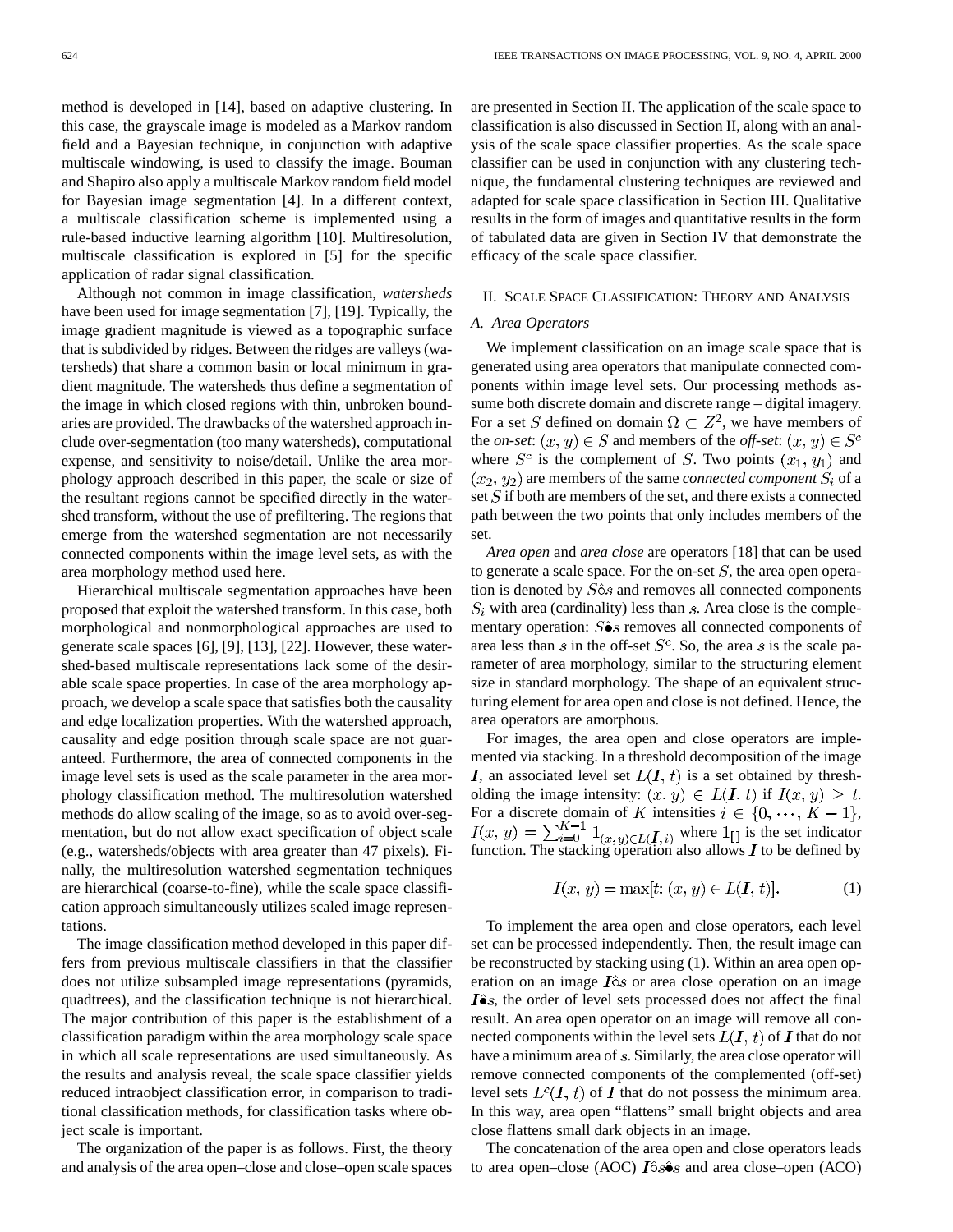$\hat{\textbf{I}}$   $\hat{\textbf{s}}$   $\hat{\textbf{s}}$ . These operators control the scale of both positive-going bright objects and negative-going dark objects. However, AOC operation is not identical to the ACO operation. As with the traditional open–close and close–open operators, the AOC and ACO are contrast-biased.

AOC and ACO are connected operators [18] that will either remove or preserve connected components within the level sets  $L(I, t)$  and the complemented level sets  $L^{c}(I, t)$ . In this way, two points within the same connected component are treated equally in scale space generation. This property is important in image classification, where we want two pixels in the same object to be classified into the same class.

Connected regions of constant intensity are called *flat zones* [18]. The AOC and ACO operators increase the area of these flat zones in the image, while reducing the total number of flat zones. Thus, the area operators increase the region homogeneity of the image  $\boldsymbol{I}$  as s is increased. Furthermore, the coarseness or fineness of an image can be quantified by the nesting of the flat zones. Given two scaled representations  $I_a$  and  $I_b$  of the same image, image  $I_b$  is coarser than  $I_a$  if each flat zone of  $I_a$  is a subset of a single flat zone (of equal or greater area) in the same position in  $I_b$ .

For classification, the concept of *edges* is important. We define edges as connected component boundaries within the image level sets. Let the neighborhood of  $(x_1, y_1)$  be denoted by  $N(x_1, y_1)$ . On the discrete domain  $\Omega$  (with rectangular tessellation), the neighborhoods are typically defined via 4-connectivity or 8-connectivity. A point in the on-set  $L(I, t)$ is defined as an edge point if at least one of its neighbors is a member of the off-set  $L^{c}(\mathbf{I}, t)$  (for the same level t). Therefore, we say that an edge exists in the image at  $(x, y)$  if there exists an edge within one of the level sets at  $(x, y)$ . These definitions are used in the analysis of the AOC and ACO scale spaces. Specifically, we need a definition of edge position to evaluate the edge localization properties of the AOC and ACO scale spaces.

#### *B. AOC and ACO Scale Spaces*

Let an image scale space be denoted by  $\{I\}$  where  $I_s$  is the image representation at scale s.  $\{I\}$  is a set of such scaled representations  $I_s$  defined on the discrete (image position) domain  $\Omega$  and discrete scale domain  $\Omega_s \subset \{0, 1, 2, 3, \cdots\}$ . The scales  $s(t)$  in the scale domain can be parameterized by t, such that  $s(0)$  is the finest scale and  $s(\vert \Omega_s \vert - 1)$  is the coarsest scale in the scale space. In this study, we create image scale spaces using AOC and ACO operators. The AOC scale space  $\{I\}$  is given by

$$
I_{s(t)} = I_{s(t-1)} \hat{\circ} s(t) \hat{\bullet} s(t) \tag{2}
$$

while the ACO scale space is

$$
I_{s(t)} = I_{s(t-1)} \hat{\bullet} s(t) \hat{\circ} s(t). \tag{3}
$$

In both cases,  $s(0) = 0$  and  $I_0 = I$ , the original input image.

Morel and Solimini [12] list desirable properties for scale spaces that include fidelity, Euclidean invariance, causality and strong causality. Of the four properties, the fourth, strong causality, has been elusive for image scale spaces. We will discuss these properties with respect to the AOC and ACO scale spaces and explain the impact of the properties on image classification.

The fidelity property ensures that the finest scale of the scale space contains the original input signal. With the AOC and ACO scale spaces, we have  $I_0 = I$  exactly. This guarantees that each scale space is unique for a given unique input  $I$ , so that a classification procedure using the scale space is based on the unique input  $\{I\}$ . If a finer representation than I existed in the scale space, members of the same flat zone in the original image could be classified into two different classes, which is undesirable.

Given a discrete domain scale space, we cannot claim Euclidean invariance (invariance to translation and rotation). Because the area morphology operators modify the image based on connected component area alone, the scale spaces are Euclidean invariant in the continuous-domain case, since translation and rotation do not distort connected component areas. In the discrete case (the case examined in this paper), the scale spaces are invariant to integer-valued translations. With rotation, distortions will occur due to discretization.

In classification, we seek to simplify the image and increase intraregion homogeneity through scale. A scale-generating process that introduces new features with increased scale would be counterproductive and would lead to artificial objects and possibly erroneous classification. Causality in scale infers that a coarse scale representation can be recreated from any finer scale representation. Formally stated, we say that  $\{I\}$  is causal if  $I_s$  depends only on  $I_r$  for  $s \geq r, r \geq 0, r, s \in \Omega_s$ . This property holds for the AOC and the ACO approach since  $I_s$ can be reproduced exactly from  $I_r$  by implementing (2) and (3), respectively.

We now examine the important property of strong causality, which guarantees the preservation of edge positions through scale.

*Proposition 1 (Strong Causality):* Given an edge at position  $(x_1, y_1)$  in  $I_s$ , there exists an edge at  $(x_1, y_1)$  in  $I_r$  if  $r \leq s$ within the AOC and ACO scale spaces.

*Proof:* Recall the definitions of edges within level sets and within images presented in Section II-A for the discrete domain case assumed in this paper. If there exists an edge at  $(x_1, y_1)$  at scale s, then  $(x_1, y_1)$  is a member of a connected component [in the level set  $L(I, t)$  for some level t] with a minimal area of s. Consider a neighboring pixel position  $(x_2, y_2) \in N(x_1, y_1)$ on the other side of the edge, where  $(x_2, y_2)$  is a member of the connected component [in the complemented level set  $L^c(I, t)$ ] with a minimal area of  $s$ . The only way in which the edge at  $(x_1, y_1)$  can be removed is to remove either of these connected components entirely, since area open and area close are connected operators and do not partially remove a connected component. But, since the connected components have a minimal area of s, they will not be removed at scales  $r \leq s$ . Therefore, the AOC and ACO scale spaces maintain the strong causality property.

Because the AOC and ACO scale spaces possess the strong causality property, two important qualities are guaranteed. First, new edges and hence new boundaries will not be created with increased scale. Second, the position of edges does not drift through the scale space. In scale space classification, edge movement can lead to misclassified pixels near region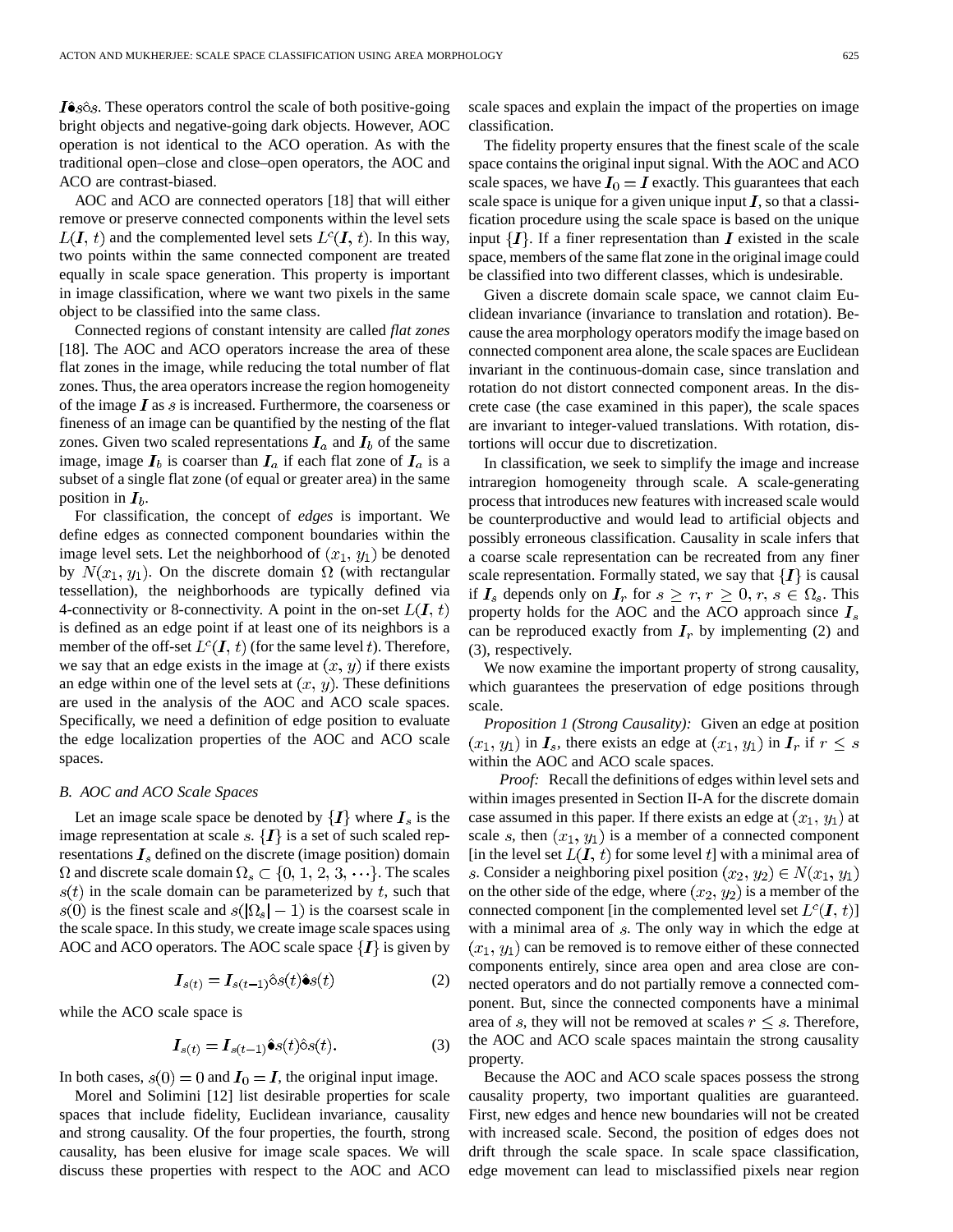boundaries. It is important to state that existing scale spaces for images do not maintain the strong causality property. The Gaussian scale space [21] has increased edge localization error with increased scale. Morphological scale spaces using standard open and close filters [15] produce edge movement due to the shape of the structuring element. For example, morphological filtering of a rectangular object with a circular structuring element leads to corner rounding. Scale spaces based on anisotropic diffusion [16] cannot guarantee the position nor causality of edges in the image. As shown in [1], anisotropic diffusion can produce false edges at increased scales, such as "staircase" artifacts.

# *C. Scale Space Classification*

Given a scale space  $\{I\}$ , with intensity  $I_s(x, y)$  at position  $(x, y)$  and scale s, we wish to track  $I_s(x, y)$  through scale. For fixed  $(x, y)$ ,  $I_s(x, y)$  defines a one-dimensional signal with independent variable s, denoted by  $I(x, y)$ . This 1-D signal  $I(x, y)$  represents the scale space evolution of  $I(x, y)$ . When sampled at a discrete domain of scales  $\Omega_S$ , we call  $\mathbf{I}(x, y)$  the scale space vector at  $(x, y)$ . The scale space classifier clusters pixels via the similarity between scale space vectors.

The assumption of the scale space classifier is that pixels are classified by intensity at a range of scales. Therefore, we implicitly assume that each pixel is a member of a particular *object* at each scale s. Then,  $I_s(x, y)$  is the intensity of the object at location  $(x, y)$  and scale s. Here, we assume that objects are either *ascending* or *descending*, brighter or darker than the surrounding pixels. The scale of an object is defined as follows:

*Definition 1 (Object Scale):* The scale of an ascending object at location  $(x, y)$  is the area of the connected component in the image with intensity equal to or greater than  $t = I(x, y)$ , the intensity at  $(x, y)$ :

$$
s_A(x, y) = |A_t(x, y)| \tag{4}
$$

where  $|A_t(x, y)|$  is the cardinality of the connected component set  $A_t(x, y)$ , defined by

$$
A_t(x, y) = \{(m, n): \exists P(x, y, m, n),
$$
  

$$
\forall (a, b) \in P(x, y, m, n), I(a, b) \ge t\}.
$$
 (5)

Likewise, the scale of a descending object at location  $(x, y)$  is the area of the connected component with intensity equal to or less than t, the intensity at  $(x, y)$ :

$$
s_D(x, y) = |D_t(x, y)| \tag{6}
$$

where

$$
D_t(x, y) = \{(m, n): \exists P(x, y, m, n),
$$
  

$$
\forall (a, b) \in P(x, y, m, n), I(a, b) \le t\}.
$$
 (7)

In (5) and (7),  $P(x, y, m, n)$  is a connected path between  $(x, y)$  and  $(m, n)$ . In the discrete case assumed here, paths are defined by 4-connectivity or 8-connectivity. Given the definitions of object scale and connected components for the ascending and descending cases, we can define the objects in the image scale space:

*Definition 2 (Ascending and Descending Objects):* The object at position  $(x, y)$  and scale s is defined by  $A_s(x, y)$  if the object is ascending and  $D_s(x, y)$  if the object is descending. An object is ascending at  $(x, y)$  if  $s_D(x, y) > s_A(x, y)$ , whereas an object is descending if  $s_A(x, y) > s_D(x, y)$ . In the case of equality, the pixel at  $(x, y)$  is a boundary point between an ascending and descending object.

For intuition into the object and object scale definitions, consider a bright, thin spike in the image on a relatively smooth, dark background. The connected component containing the spike would be smaller, typically, than that containing the surrounding background. By Definitions 1 and 2, pixels in the spike would be members of an ascending object.

The definition of an object (Definition 2) is both scale and position dependent. Let  $O_s(x, y)$  denote an object at  $(x, y)$ and scale s. Note that it is possible that  $(x_1, y_1) \in O_s(x_2, y_2)$ , but  $(x_2, y_2) \notin O_s(x_1, y_1)$ . The object memberships  $(x_1, y_1) \in O_s(x_2, y_2)$  and  $(x_2, y_2) \in O_s(x_1, y_1)$  hold only when  $I_s(x_1, y_1) = I_s(x_2, y_2)$ .

To classify pixels based on the intensity of the associated object at scale s, the objects within the scaled image  $I_s$  should have area greater than or equal to  $s$ . Using Definitions 1–2 and the definitions of the AOC/ACO scale spaces, we find that this property holds. By definition,  $I_s$  is created by an AOC or ACO on the previous (finer) representation using scale parameter s. An AOC or ACO operation with area  $s$  removes all connected components within the image level sets of area less than  $s$ . By Definitions 1 and 2, any object in  $I<sub>s</sub>$  will have an associated scale that is greater than or equal to s.

Intraregion homogeneity should increase with increased scale. If two pixels are members of the same object at a given scale, the two pixels should also be members of the same object at a coarser scale.

*Proposition 2:* If  $(x_1, y_1)$  and  $(x_2, y_2)$  are members of the same object  $O_{s1}(x_1, y_1)$  at scale  $s_1$ , then at scale  $s_2$ ,  $(x_1, y_1)$ and  $(x_2, y_2)$  are members of the object  $O_{s2}(x_1, y_1)$  if  $s_2 > s_1$ .

*Proof for AOC and ACO Scale Spaces:* Since AOC and ACO are connected operators, the connected components within each level set and complemented level set are either preserved or removed in their entirety. Consider an ascending object  $O_{s1}(x_1, y_1)$  at scale  $s_1$ . Because the object is ascending,  $I_{s1}(x_2, y_2) \geq I_{s1}(x_1, y_1)$ . If connected components within the level sets (or complemented level sets) of  $I_{s1}$  are removed to create  $I_{s2}$ , the relationship  $I_{s2}(x_2, y_2) \geq I_{s2}(x_1, y_1)$  is preserved. Hence, by Definitions 1 and 2,  $(x_2, y_2) \in O_{s2}(x_1, y_1)$ . For the case of a descending object, the argument is similar.

Another assumption of the scale space classifier is that pixels do not have a single scale. In other words, we cannot cluster pixels based on the two scalar features of intensity and scale. For example, consider a multiscale object such as a three-layer wedding cake. A pixel inside the third (highest) level, is also a member of the second layer at a coarser scale, and is a member of the base layer at a still coarser scale. Finally, every pixel is a member of the background, at an extreme (coarse) scale.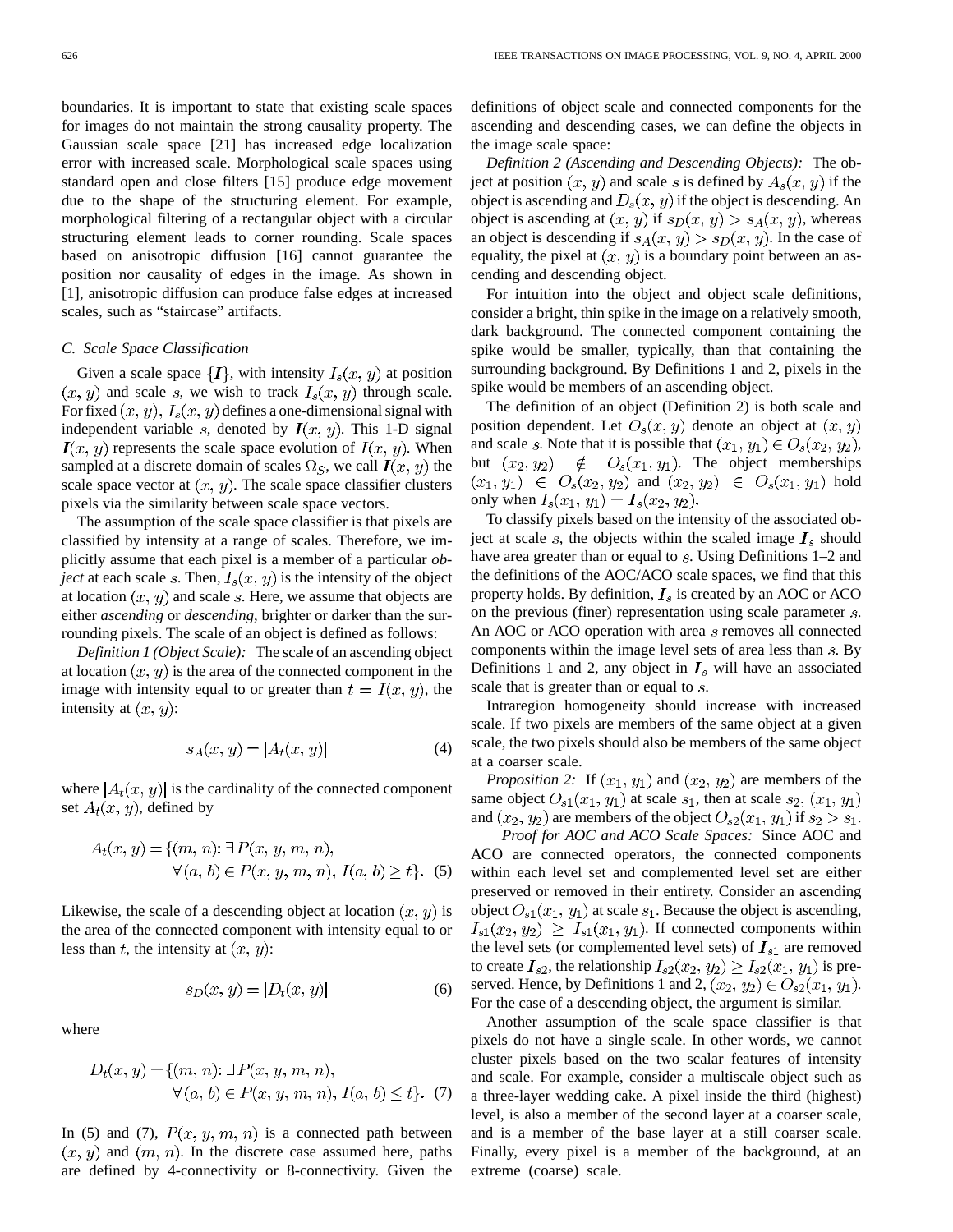Now, let us analyze the clustering of scale space vectors. The distance between scale space vector  $I(x, y)$  and a cluster mean  $\mu(l)$  for class l is given by the following p-metric:

$$
d(\mathbf{I}(x, y), \boldsymbol{\mu}(l)) = \left[\sum_{\Omega_s} |I_s(x, y) - \boldsymbol{\mu}_s(l)|^p\right]^{1/p}.
$$
 (8)

for  $p \in (0, \infty]$ . The particular p-metric used depends on the distribution of the intensities. For example, if the intensities within a given class have a Gaussian distribution, the  $p = 2$  metric (the  $L_2$  norm) should be used [17]. For a Laplacian distribution,  $p=1$ .

A fundamental motivation behind the scale space classifier is that two points in the same object should not, in general, be classified into different classes. However, since all points are members of the same object at  $s = \infty$ , we cannot force members of the same object at any scale to be members of the same class. We can assert that the difference in intensities between two members of the same class at a given scale is decreasing with increased scale. Therefore, the two object members are becoming more tightly clustered with increasing scale, and the difference in distances to the nearest cluster center is decreasing.

In analyzing the performance of the scale space classifier, we compare the clustering of two points for the fixed scale classifier and the scale space classifier. With respect to a set of class mean vectors, if two points move closer together, they are more likely to classified into the same class. If two points move farther apart, they are less likely to end up in the same class. So, for pairs of points in the image at a fixed scale  $s$ , we can compare the fixed scale distance of

$$
d_s(I_s(x_1, y_1), I_s(x_2, y_2))
$$
  
= 
$$
[|\Omega_s||I_s(x_1, y_1) - I_s(x_2, y_2)|^p]^{1/p}
$$
 (9)

with the scale space distance of

$$
d(I(x_1, y_1), I(x_2, y_2))
$$
  
= 
$$
\left[\sum_{\Omega_s} |I_s(x_1, y_1) - I_s(x_2, y_2)|^p\right]^{1/p}.
$$
 (10)

The fixed scale distance is the distance at that scale multiplied by the cardinality of the set of scales  $|\Omega_s|$ . The scale space distance is the same form as (8), replacing the class mean vector with another scale space vector.

With the scale space classifier, we desire two characteristic improvements over the fixed scale classifier operating on the original image  $I_0 = I$ . These characteristics are formalized by Propositions 3 and 4:

*Proposition 3:* If two points are members of the same object, but have different intensities initially  $(I_0(x_1, y_1) \neq I_0(x_2, y_2))$ , then the area morphology based scale space classifier clusters the two pixels more closely than the fixed scale classifier. That is,

$$
d_0(I_0(x_1, y_1), I_0(x_2, y_2)) > d(I(x_1, y_1), I(x_2, y_2)). \quad (11)
$$

*Proof:* At scale  $s = 0$ , we have

$$
|I_0(x_1, y_1) - I_0(x_2, y_2)| = |I_0(x_1, y_1) - I_0(x_2, y_2)|. (12)
$$

For any scale  $s'' \geq s'$ , using the AOC or ACO scale spaces, we have

$$
|I_{s''}(x_1, y_1) - I_{s''}(x_2, y_2)| \le |I_{s'}(x_1, y_1) - I_{s'}(x_2, y_2)|,
$$
\n(13)

since AOC and ACO will remove the smaller connected components until  $(x_1, y_1) \in O_{s''}(x_2, y_2)$  and  $(x_2, y_2) \in O_{s''}(x_1, y_1)$ . In fact, for  $s'' \geq |O_{s'}(x_2, y_2)|$ , we have  $I_{s''}(x_1, y_1) = I_{s''}(x_2, y_2)$ , thus reducing  $|I_{s''}(x_1, y_1) - I_{s''}(x_2, y_2)|$  to zero. Combining the equality of (12) with the inequality of (13), along with the inspection of the definitions for distance in  $(9)$  and  $(10)$ , we see that  $(11)$  is asserted.

Note that if the initial intensities are indeed equal in Proposition 3, the inequality of  $(11)$  is altered by replacing " $>$ " with " $\ge$ ". Thus, in the case of equal initial intensities within the same object, the scale space classifier will cluster the two points at least as closely as the fixed scale classifier.

*Proposition 4:* If two points have the same initial intensity  $(I_0(x_1, y_1) = I_0(x_2, y_2))$ , but are members of different objects of different scales, then the fixed scale classifier clusters the two pixels more closely than the scale space classifier. That is,

$$
d(I(x_1, y_1), I(x_2, y_2)) > d_0(I_0(x_1, y_1), I_0(x_2, y_2)). \tag{14}
$$

 $I_0(x_1, y_1)$ *Proof:* Given that  $I_0(x_2, y_2), d_0(I_0(x_1, y_1), I_0(x_2, y_2))$ . Let the area of the object at  $(x_1, y_1)$  be defined as  $A_0(x_1, y_1)$  and the area of the object at  $(x_2, y_2)$  be defined as  $|A_0(x_2, y_2)|$ . Then define  $s' = \min\{|A_0(x_1, y_1)|, |A_0(x_2, y_2)|\}$ . At scale  $s'' = s' + 1$ , we have  $I_{s''}(x_1, y_1) \neq I_{s''}(x_2, y_2)$ . Therefore, (14) is asserted.

Earlier, we stated that the scale space classifier reduces intraobject classification error. We now formally define this error measure.

*Definition 3 (Intraobject Classification Error):* For  $(x_1, y_1)$ and scale  $s$ , the intraobject classification error is defined by the cardinality of the set of members  $(x_2, y_2)$  of the object at  $(x_1, y_1)$  and scale s where  $(x_1, y_1)$  and  $(x_2, y_2)$  are members of different classes in the final classification:

$$
e_s(x_1, y_1) = |\{(x_2, y_2) : (x_2, y_2) \in O_s(x_1, y_1),(x_2, y_2) \in \gamma_{c_2}, (x_1, y_1) \in \gamma_{c_1}, c_1 \neq c_2\}|.
$$

where  $\gamma_{c_1}$  and  $\gamma_{c_2}$  are homogeneous sets in the final classification and  $c_1$  and  $c_2$  are class labels. The total normalized intraobject classification error is given by

$$
e = \frac{\sum_{\Omega_s} \sum_{\Omega} e_s(x, y)}{|\Omega_s||\Omega|}.
$$
 (15)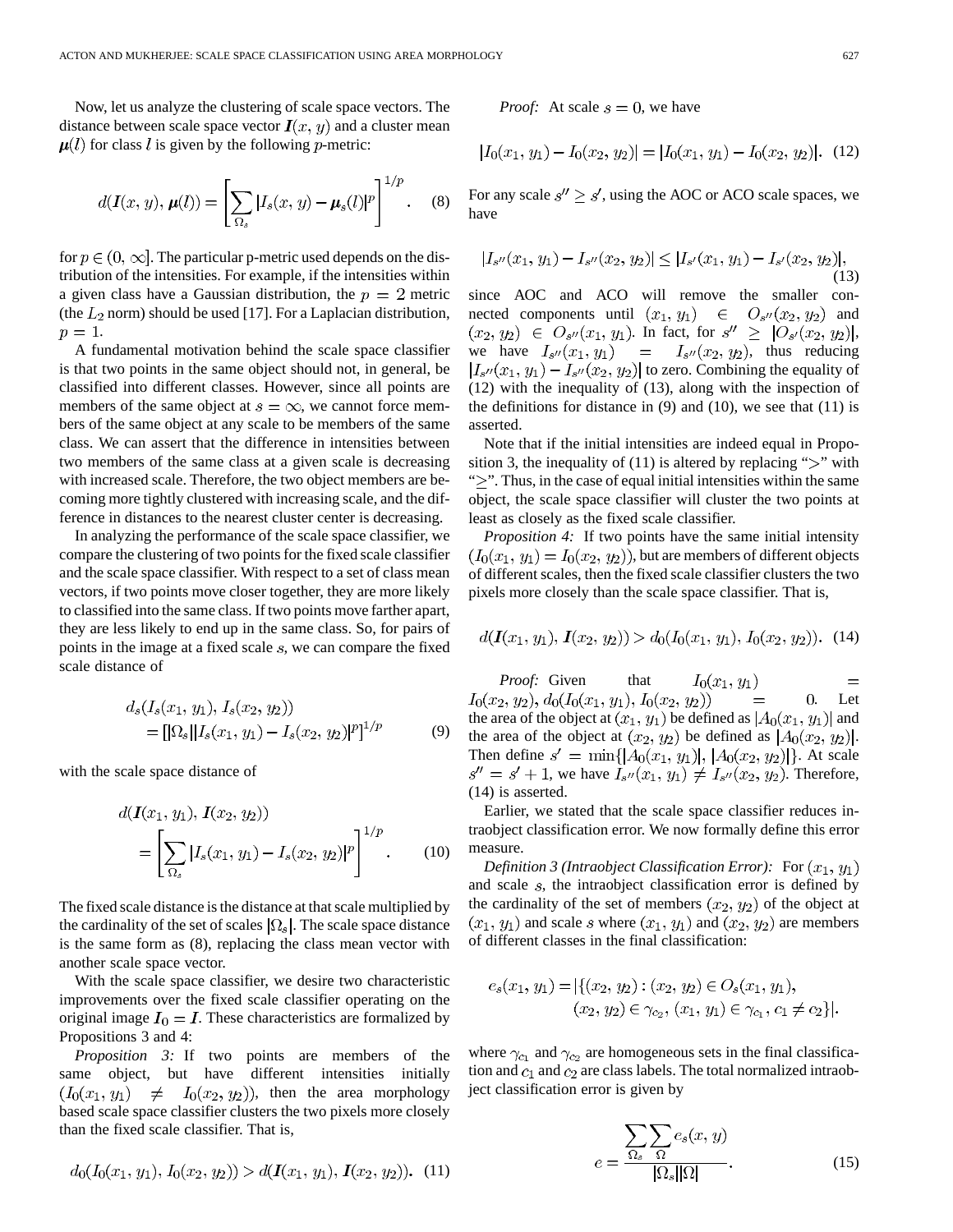With the scale space classifier, the associated intraobject classification error is less than or equal to the same error using the original image or any one scale. The scale space classifier attempts to minimize the distance between pixels in the same object through scale. As shown in the proof of Proposition 3, the difference between two pixel intensities in the same object will decrease monotonically until equal. Hence, as members of the same object are clustered more tightly (relative to nonmembers), the intraobject classification error is reduced. In Section IV, results are given that demonstrate the reduction in intraobject classification error.

#### *D. Sampling Scale Space*

In the discrete case, we need to sample the scale space appropriately. Since the scale space  $\{I\}$  is a three-dimensional space, sampling (and quantization) are performed in each dimension. Typically, the generation of  $\Omega$ , the sampled  $(x, y)$  domain, is fixed by the initial digitization of the image. Sampling the scale domain  $\Omega_s$  is an open problem.

*1) Minimum and Maximum Scale:* The absolute minimum scale for any image scale space is  $s = 0$ . Note that in the discrete case, images at scales  $s = 0$  and  $s = 1$  are identical, since every existing connected component has a minimum area of one. So,  $I_1 = I_0$ . The upper limit of scale is theoretically infinite; however, a discrete-domain image with  $|\Omega|$  pixels has a maximum scale of  $s = |\Omega|$ . For the classification problem with C classes, there should be at least one object for each class. Therefore, the maximum scale is  $|\Omega|/C$  in this case.

Given *a priori* information about the scale of objects in an image, additional bounds on the scales used in classification can reduce the computational complexity of the scale space classification approach. For example, in a classification of blood cells, we would know the minimum area of a red cell and the maximum area of a white cell. Scales beneath the minimum scale  $s_{\text{min}}$  and above the maximum scale  $s_{\text{max}}$  could only add error to the classification process.

*2) Sampling Intervals in Scale:* For a discrete sampling of scales, the most obvious sampling would include scales  $s_{\min}, s_{\min} + 1, \cdots, s_{\max} - 1, s_{\max}$ . In this framework, the scale operator at scale  $s$  would reject connected components of area less than  $s$  pixels, and the next scale would reject all connected components with area less than  $s + 1$  pixels. Therefore, given the discretization of the image spatial domain, each potential scale would be represented (between the minimum and maximum scales, inclusive).

Nevertheless, the straightforward sampling of the image scale may be an example of over-sampling. Consider an application in which the classification of coins is desired (as in Fig. 1). Since there are only a few different coin sizes, the classification process only requires a few scale samples. So, there seems to be a set of important scales in a particular scale space for this application. Choosing the scales in an *ad hoc* fashion is possible, but we seek an automated method to sample scale.

The idea behind our sampling scheme for the scale parameter is based on *granulometry*. For an AOC operation or an ACO operation, we can track the differences in a given parameter (such as total summed intensity) between successive scales. Define the normalized granulometry for the scale space  $\{I\}$  by

$$
G(s) = \frac{1}{|\Omega|} \sum_{\Omega} |I_{s+1}(x, y) - I_s(x, y)|.
$$
 (16)

Given a series of scales  $s_{\min},\ s_{\min}+1,\,\cdots,\,s_{\max}-1,$  this feature tracking provides a granulometry  $G(s)$  that reveals information about the image structure. When a large object disappears in the scale space (when it becomes part of a larger flat zone), a local maximum in the granulometry may be observed. Thus, the scale at which the object is the most simplified is the scale that precedes removal of the object. So, a sampling scheme for scale can be based upon locating the maxima in  $G(s)$  and using these scales in the classification process. Additionally, the maxima may be filtered based upon the magnitude in change. For example, at scale  $s$ , a maximal point that only represents a magnitude change in  $G(s)$  of less than  $sT$  would be rejected as a sample point. Here,  $T$  represents the minimum allowed intensity change between classes. For  $C$  classes and  $K$  discrete intensities, we can assume  $T \approx K/C$ .

For the coin classification application of Fig. 1(a), the normalized granulometry using (16) is shown in Fig. 2. To facilitate the location of local maxima, we convert the discrete-domain granulometry to a continuous-domain signal using a polynomial fit, as shown in Fig. 3. In the granulometry, the two major maxima, at scales  $s = 670$  and  $s = 292$ , correspond to the area of the large coins and the area of the small coins, respectively.

In summary, the area open–close and close–open operators are used here to create a scale space. The AOC and ACO scale spaces provide fidelity, Euclidean invariance, causality, and strong causality for edge location through scale in contrast to other scale spaces generated with linear filters or standard morphology. The AOC and ACO scale spaces allow a meaningful clustering that can be exploited in image classification. Finally, efficient implementations of scale space classification can be achieved by sampling the scale space.

To achieve a classification from an AOC or ACO scale space, a clustering technique must be applied. In the next section, two fundamental clustering methods, fuzzy  $c$ -means and  $k$ -means, are reviewed. Also, the Bayesian clustering method is discussed in order to provide another comparison to the scale space classification approach.

### III. CLUSTERING ALGORITHMS

The objective of scale space classification is to group scale space vectors based on a similarity measure. Standard minimum-distance based classifiers are used for this purpose. The possibility of a single pixel belonging to different objects at various scales suggests the use of an unsupervised fuzzy  $c$ -means classifier. Hard classifiers such as the unsupervised  $k$ -means algorithm can then be posed as a special case of fuzzy  $c$ -means classifier. A brief overview of these classification schemes is provided here, as the classifiers are used within the scale space classification paradigm. As a comparative example, a parametric Bayesian classifier that has recently been used for multiscale clustering is also discussed.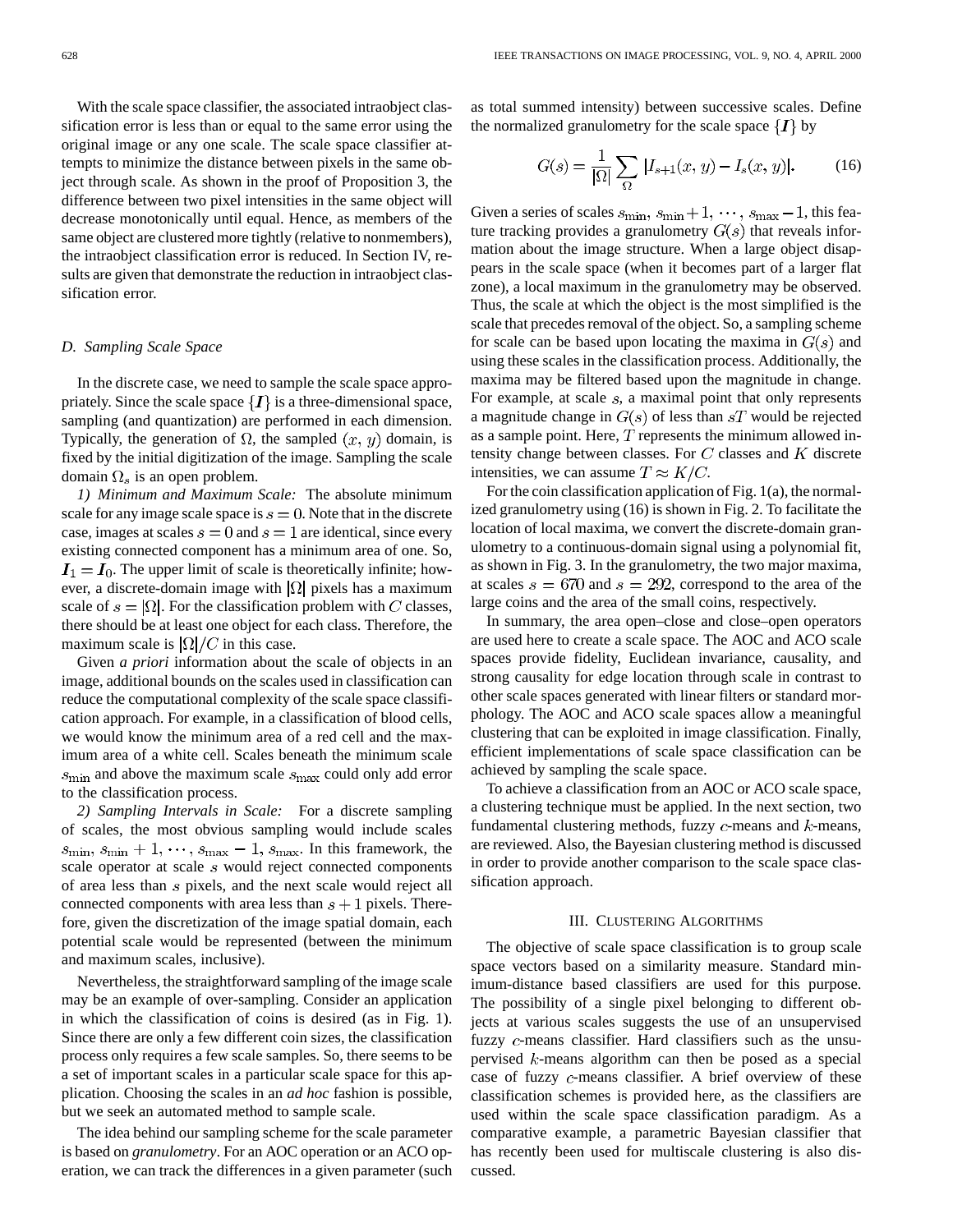

Fig. 1. (a) Original "coins" image; (b) AOC scale space image at  $s = 100$ ; (c) AOC scale space image at  $s = 500$ ; (d) 3-class FCM classification of (a); (e) 3-class FCM classification of (b); (f) 3-class FCM classification of (c); (g) 3-class scale space classification of (a). The scale space is constructed with (a)–(c). The scale space vectors are classified using FCM, (h) 3-class k-means classification of (a), (i) 3-class k-means classification of (b), (j) 3-class k-means classification of (c), (k) 3-class scale space classification of (a). As with (g), the scale space is constructed with (a)–(c). Here, the clustering scheme employed is  $k$ -means, and (l) 3-class Bayesian classification of (a).

#### *A. Fuzzy -means Classification*

Within the fuzzy  $c$ -means clustering algorithm, the familiar least-squared error criterion is applied [2]:

 $\sim$ 

$$
J_m(U, \mu) = \sum_{\Omega} \sum_{i=1}^{C} (u_i(x, y))^m ||d_i(x, y)||^2.
$$
 (17)

Here,  $U$  is the fuzzy  $C$ -class partition of scale space. Given a scale space vector  $I(x, y)$  at location  $(x, y)$ , the measure  $||d_i(x, y)|| = ||\mathbf{I}(x, y) - \boldsymbol{\mu}_i||$  is the distance between the scale space vector and the *i*th cluster center  $\mu_i$ . The distance is weighed by the fuzzy membership value of each scale space vector  $u_i(x, y)$  corresponding to *i*th class. The fuzzy exponent m has the range  $m \in [1, \infty]$ . For every feature vector  $I(x, y)$ , the error criterion  $J_m(U, \mu)$  is minimized subject to the conditions

$$
\sum_{i=1}^{l} u_i(x, y) = 1, \ 0 < \sum_{\Omega} u_i(x, y) < |\Omega| \text{ and } u_i(x, y) \ge 0.
$$

For the scale space vector at  $(x, y)$ , the fuzzy membership is updated according to

$$
u_i(x, y) = 1 \left/ \left[ \sum_{j=1}^{C} \left( \frac{d_i(x, y)}{d_j(x, y)} \right)^{2/(m-1)} \right].
$$
 (18)

The initial fuzzy membership value is generated using uniformly-distributed random number generator. For the classified image, the cluster center is updated for all the classes at each iteration according to

$$
\mu_i = \frac{\sum_{\Omega} (u_i(x, y))^m I(x, y)}{\sum_{\Omega} (u_i(x, y))^m}.
$$
 (19)

The algorithm is terminated for insignificant (1–2% of the current value) changes in  $\mu_i$  between consecutive iterations. To reduce processing time, the final classified image is obtained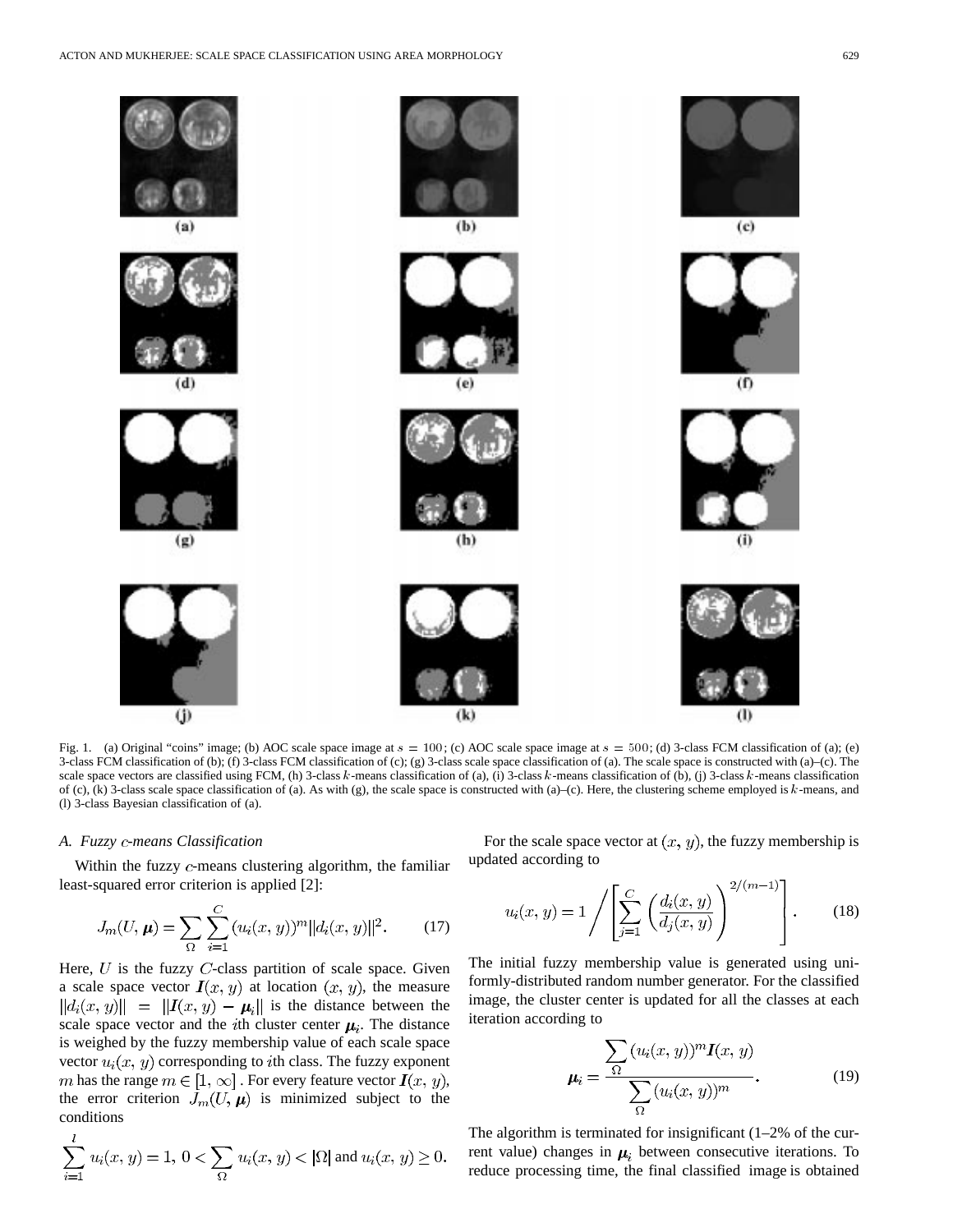

Fig. 2. Normalized granulometry for the "coins" image.

byclassifying the pixels based highest class membership value for each pixel.

is denoted by S, then the *a priori* probability density of the region segmentation  $S$  is given by a Gibbs density [14]

# *B. -Means Classification*

In the case of k-means, a so-called *hard* classifier, the feature domain is not partitioned into fuzzy classes. For a fixed number of clusters,  $k$ -means minimizes the squared error function

$$
\varepsilon^{2} = \sum_{\Omega} \sum_{i=1}^{C} ||d_{i}(x, y)||^{2}.
$$
 (20)

An initial seed vector representing cluster center is arbitrarily specified for each class. The scale space vectors (or pixel intensities in the fixed scale case) are classified based on the minimum Euclidean distance from the cluster centers. A new set of cluster centers is then calculated from this reassignment. The iterative process continues until the net migration of cluster centers at *j*th iteration,  $\Delta \mu(j)$ , is insignificant compared to that of the previous iteration, where

$$
\Delta \mu(j) = \sum_{i=1}^{l} |\mu_i(j) - \mu_{i-1}(j-1)|.
$$
 (21)

# *C. Bayesian Classification*

With the Bayesian classifier, an ideal partition of the image space is considered as a collection of regions of uniform or slowly varying intensity. In this case, the image intensity is modeled by a Markov random field. If the segmentation of the image

$$
p(S) = \frac{1}{Z} \exp\left\{-\sum_{Q} V_q(x, y)\right\}
$$
 (22)

where Z is a normalizing constant.  $V_q$  is the weight proportional to the homogeneity of a neighborhood, also described using pixel cliques  $Q$ , around the pixel  $(x, y)$ .

The conditional density of each observed region is modeled as a white Gaussian process of mean signal intensity  $\mu$  and noise with variance  $\sigma^2$ . Each region i is characterized by mean intensity  $\mu_i$ . If  $p_i(S(x, y)|I)$  gives the conditional probability of region i at  $(x, y)$  given each observed pixel intensity  $I(x, y)$ , then

$$
p_i(S(x, y)|\mathbf{I}) \propto \exp\left\{-\frac{1}{2\sigma^2}|I(x, y) - \mu_i|^2\right\}.
$$
 (23)

Therefore the combined probability density has the form

$$
p_i(S(x, y)|I, Q) \propto
$$
  
\n
$$
\exp\left\{-\frac{1}{2\sigma^2}|I(x, y) - \mu_i|^2 - \sum_{Q} V_q(x, y)\right\}.
$$
 (24)

The implementation of (24) consists of iterative maximization of  $p_i$ , followed by updating of  $\mu_i$  using iterated conditional modes (ICM). The ICM algorithm suffers from dependence on the selection of initial estimates and from suboptimal local minima in the cost function. Specific implementation issues of the Bayesian classifier are discussed in Section IV where the results are compared with those of scale space classifier.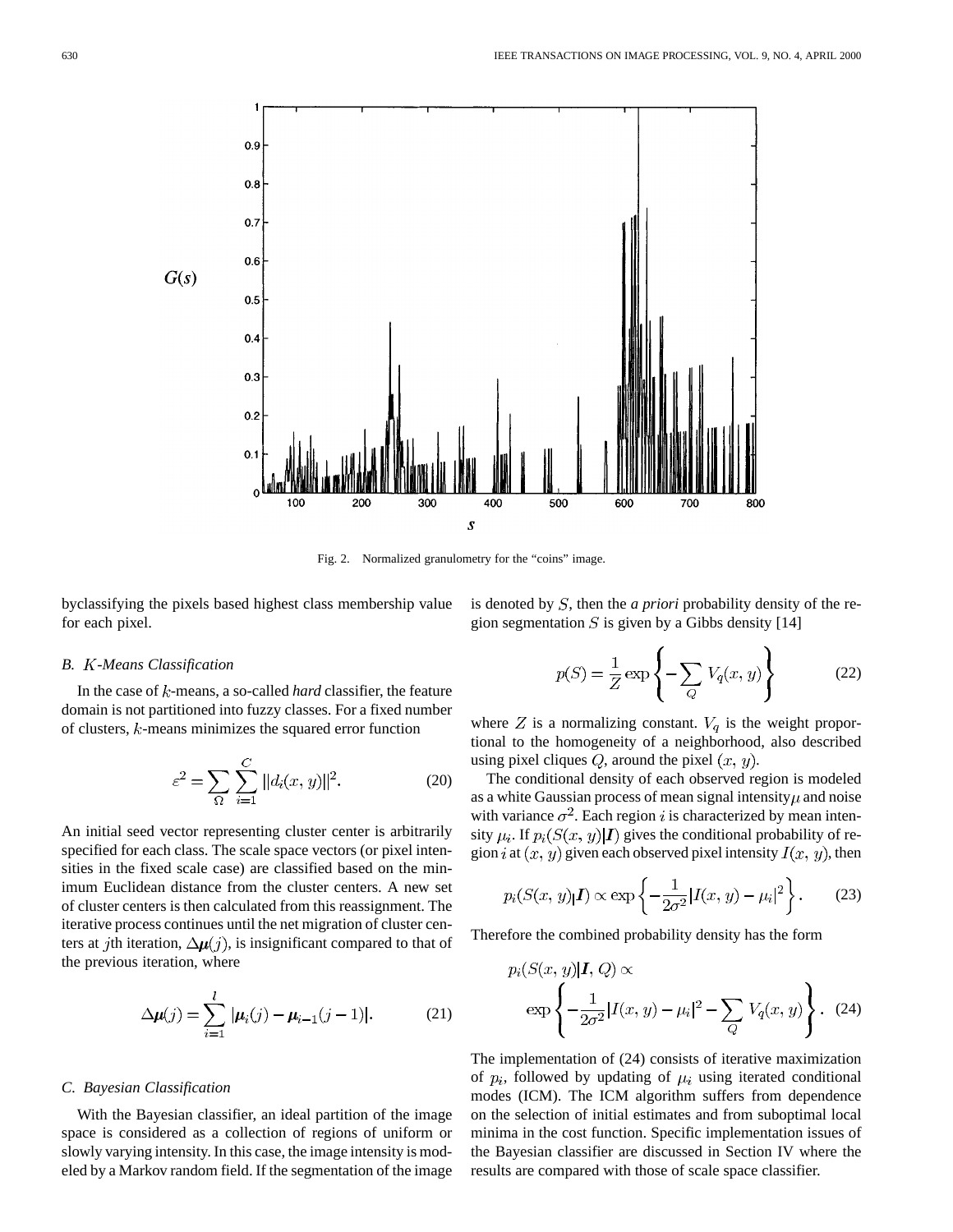

Fig. 3. Polynomial fit of the granulometry for the "coins" image.

#### IV. RESULTS AND DISCUSSION

In this section, results from standard classifiers and from the scale space classifier are compared. Note that we emphasize classification applications in which object scale is important, so as to highlight the benefits of the scale space derived from area morphology. The results are given in the form of classified images and tabulated data. Table I provides the traditional measure of classification accuracy, and Table II gives the intraobject classification error (Definition 3). Four real image examples including two biomedical applications are supplied.

Fig. 1(a) gives the "coins" image with the corresponding AOC scale space images shown in Fig. 1(b) and (c) for scales 100 and 500, respectively. This image contains four coins of two different sizes and of similar intensity. The objective of extracting the larger and smaller coins separately as two different classes highlights the advantages of the scale space classifier.

Fig. 1(d)–(f) are the results from fuzzy  $c$ -means (FCM) classification of Fig.  $1(a)$ –(c), respectively. Notice that the integrity of the coins is sacrificed in the FCM results, and that merging with the background occurs. In contrast, the scale space classification, shown in Fig. 1(g), correctly labels the two smaller coins as one class and the two larger coins as another class. The classification accuracy (Table I) for the scale space classifier is almost 20% higher than that of all fixed scale FCM results. As an aside, note that all FCM implementations here use a fuzzy exponent  $m = 2$ .

The scale space classification result using  $k$ -means [Fig. 1(k)] is acceptable but does not match the high quality result shown in Fig. 1(g). Fig. 1(h)–(j) are the results of  $k$ -means classification of Fig. 1(a)–(c), respectively. The scale space classifier outper-

TABLE I COMPARISON OF CLASSIFICATION ACCURACY (SSFCMC: SCALE SPACE CLASSIFICATION USING FUZZY c-MEANS, SSKMC: SCALE SPACE CLASSIFICATION USING k-MEANS, FMC: FUZZY c-MEANS, KM: k-MEANS, AND BC: BAYESIAN CLASSIFICATION)

| Example                              | <b>SSFCMC</b> | <b>SSKMC</b> | <b>FCM</b> | KM     | BC     |
|--------------------------------------|---------------|--------------|------------|--------|--------|
| "Coins"                              | 73.83%        | 71.27%       | 55.72%     | 53.84% | 53.47% |
| "Blood Cells"                        | 96.21%        | 99.55%       | 75.22%     | 75.22% | 76.50% |
| "Plasma"                             | 92.96%        | 90.71%       | 82.04%     | 83.21% | 82.58% |
| "Connecting rod"                     | 99.48%        | 99.42%       | 97.48%     | 97.54% | 97.49% |
| "Connecting rod"<br>image with noise | 99.38%        | 99.34%       | 93.1%      | 92.6%  | 97.28% |

TABLE II INTRAOBJECT CLASSIFICATION ERROR (REFER TO DEFINITION 3)

| Example                              | <b>SSFCMC</b> | <b>SSKMC</b> | <b>FCM</b> | KM     | BC     |
|--------------------------------------|---------------|--------------|------------|--------|--------|
| "Coins"                              | 133.58        | 139.64       | 171.62     | 167.77 | 168.10 |
| "Blood Cells"                        | 125.5         | 115.95       | 174.74     | 174.74 | 173.84 |
| "Plasma"                             | 365.55        | 399.84       | 416.30     | 419.95 | 463.93 |
| "Connecting rod"                     | 122.1         | 120.55       | 159.98     | 158.99 | 143.23 |
| "Connecting rod"<br>image with noise | 169.98        | 168.78       | 211.7      | 209.53 | 188.89 |

forms the  $k$ -means classification at any fixed scale in both classification accuracy (Table I) and intraobject classification error (Table II). Fig. 1(l) displays the 3-class result from the Bayesian classifier. The Bayesian classifier is not able to match the performance of the scale space classifier in visual quality, classification accuracy, or intraobject classification error. For the implementation of the Bayesian classifier in this paper, the pixel clique is defined as the 8-connected neighborhood, and the initial estimates are supplied from the classification result of fuzzy -means.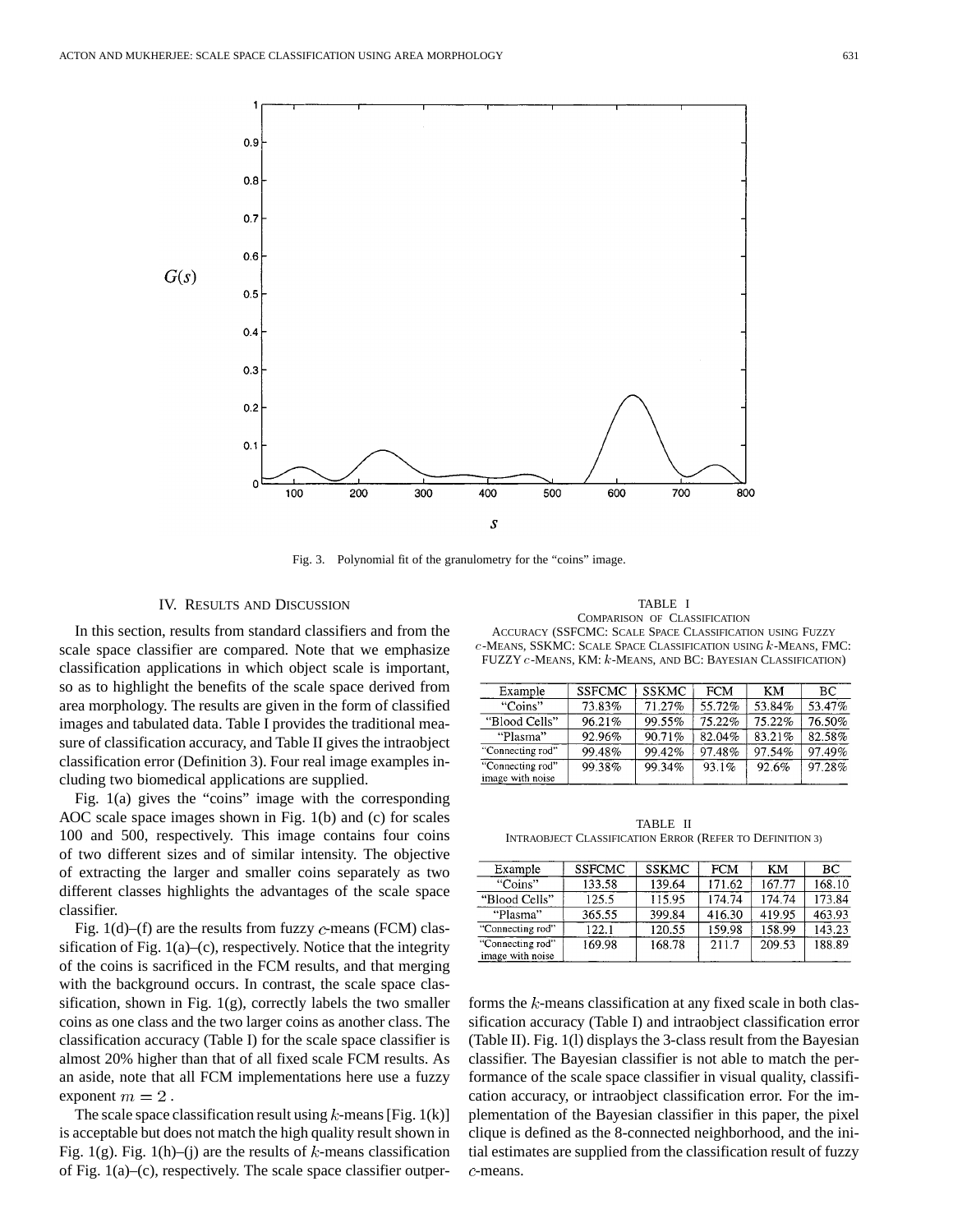

Fig. 4. (a) Original "blood cells" image; (b) AOC scale space image at  $s = 200$ ; (c) AOC scale space image at  $s = 2000$ ; (d) result of scale space classifier (3-class) using (b) and (c). Note that the original image is not included in the scale space, and the FCM clustering technique is used; (e) result of  $k$ -means scale space classifier (3-class) using (b) and (c); (f) 3-class FCM classification of (a); (g) 3-class k-means classification of (a); and (h) 3-class Bayesian classification of (a).

The "blood cells" image shown in Fig. 4(a) could be used to label and count different blood cells (i.e., red cells and white cells). Fig. 4(b) and (c) are the AOC scale space images sampled at scales 200 and 2000, respectively. Again, the scale space classification result of Fig. 4(d) (with FCM) and 4(e) (with  $k$ -means) are visually superior compared to the classifications of the original image as shown in Fig. 4(f)–(h). Note that the blood cells contain shiny spots of considerable area, probably due to specular reflection. However, with the area morphology based processing, these insignificant regions are removed at higher scales. The scale space classifier using  $k$ -means provides a classification accuracy of 99.55%. The inferiority of the fixed scale classifiers is evident in the spurious classes generated within the four cells. The standard FCM,  $k$ -means, and Bayesian classifiers essentially create false objects within each cell, which can be observed in the classified images and the 58% increase in intraobject classification error (see Table II).

The performance of scale space classifier is tested with another microscopic biomedical image shown in Fig. 5(a). This image is particularly difficult for classification due to irregular shapes and nonuniform illumination. The scale space classifier results in Fig. 5(d) (FCM scale space classifier) and  $5(e)$  ( $k$ -means scale space classifier) yield an amazing  $90+%$  accuracy. Fig. 5(f)–(h) show the failure of the fixed scale classifiers to preserve the integrity of the objects in the scene and the background. It is noteworthy that in all examples provided in the paper, the scale space classifiers give the highest classification accuracy and the lowest intraobject classification error.

Finally, we provide industrial inspection application of a mechanical part in Fig. 6(a). The specularities and intensity variations in the "connecting rod" image make the classification task challenging. A 2-class classification using the FCM classification technique is shown in Fig. 6(b). Note the gaps in the interior that preclude object/background separation. For example of the performance of the classifiers in the presence of noise, 5% salt and pepper noise is added to the image, as shown in Fig. 6(c), and the corresponding FCM classified result is shown in Fig. 6(d). AOC-scaled versions are shown in Fig.  $6(e)$  and  $(g)$ , and Fig.  $6(f)$  and  $(h)$  are the corresponding scale space classified results. We notice that the scale space classification produces a cohesive region containing the connecting rod from both the uncorrupted and corrupted imagery. The comparison is extended using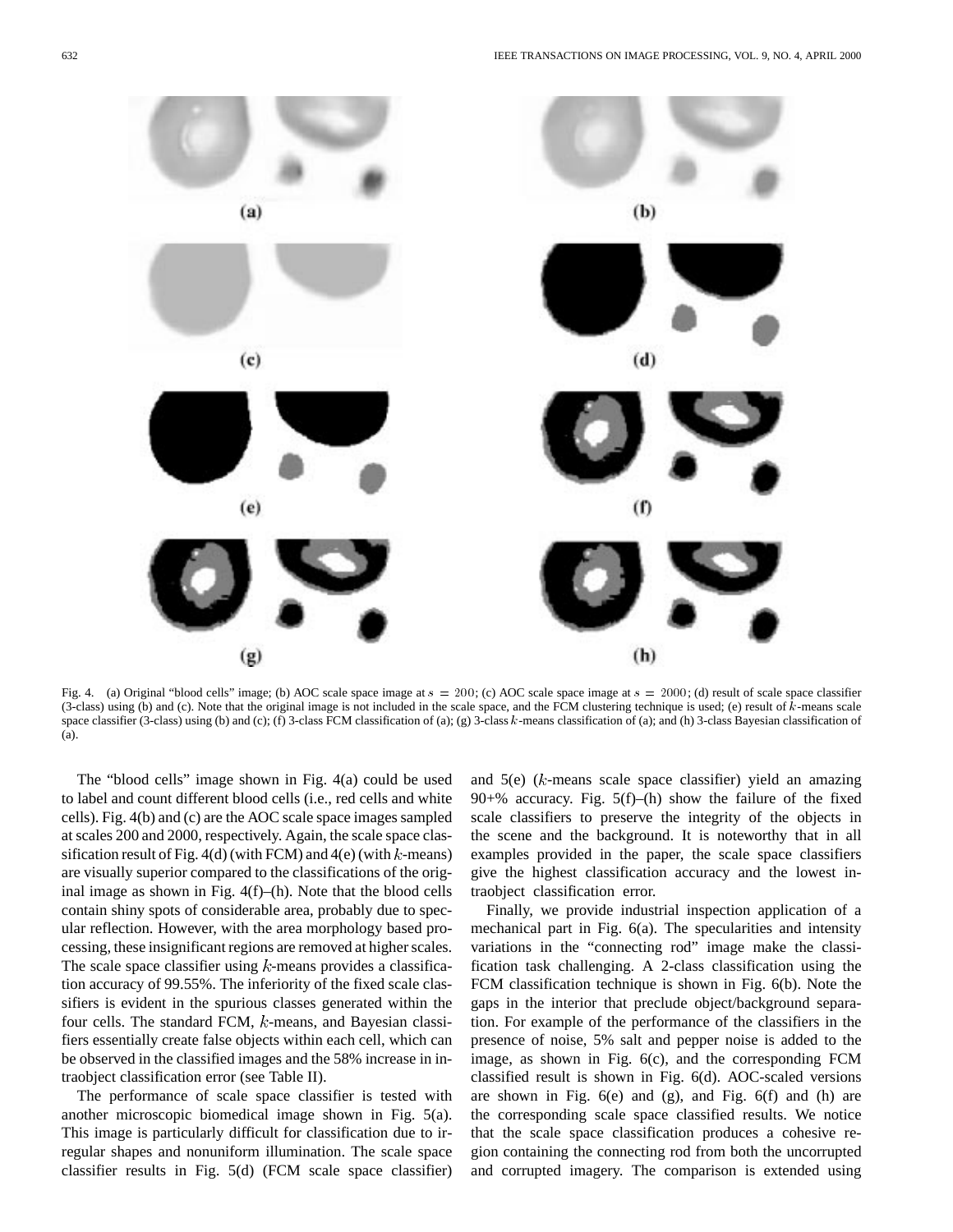

Fig. 5. (a) Original "plasma" image; (b) AOC scale spacing image at  $s = 50$ ; (c) AOC scale space image at  $s = 1500$ ; (d) 3-class FCM scale space classifier result where the scale space is constructed with (a)–(c); (e) 3-class k-means scale space classifier result with scale space as in (d); (f) 3-class FCM classification of (a); (g) 3-class k-means classification of (a); and (h) 3-class Bayesian classification of (a).

results of  $k$ -means and scale space  $k$ -means classifiers. Fig.  $6(i)$  and (i) are the results of the k-means and scale space  $k$ -means on Fig. 6(a) and (e), while Fig. 6(k) and (l) are resultant from Fig. 6(c) and (g), respectively. Here, the area morphology based scale space operator is able to extract the overall shape of the object without any additional post-processing. In this example, the Bayesian classification method also is successful (see Fig. 6(m) and (n)). Because the connecting rod example does not involve classification according to object scale, the  $k$ -means,  $c$ -means and Bayesian methods yield high classification accuracy, as shown in Table I.

Although the results demonstrate the efficacy of scale space classifier, we must also note that the computational burden is increased due to scale space generation. In the scale space classifier, the classification process itself does not impose any additional computation in clustering. For an  $N \times N$  image to be classified to C clusters requires  $O(N^2C)$ comparisons. In case of the scale space classifier, the comparisons are vector distance measures where the length of vector depends on the number of scale samples in the scale space. We have shown that the image granulometry can be exploited to limit the number of scales utilized and to thus limit the computational overhead. Typically, to generate one AOC/ACO scale space image via level set analysis,  $O(KN^2)$ comparisons are required where  $K$  is the number of gray levels (256 for 8-bit imagery). More efficient queue-based implementations of the area operators have been reported in [20], in which standard open and close filters are used as "marker images" that determine which connected components (of the image level sets) are retained in the filtering process. The marker images are then reconstructed (using geodesic dilation) to form an approximation of an area open or area close operation. This queue-based reconstruction step is  $O(N^2)$ .

We have implemented the area morphology operations and the clustering algorithms on a Sun Ultra 10 with 256 MB of RAM. The AOC/ACO operations were programmed using the interpretative Matlab 5, while the clustering step was written in the more expeditious C language. Using the level set analysis implementation of (2), the AOC operation on the 69x67 "coins" image required 49 s and 19 s for Fig. 1(b) and (c), respectively. With Vincent's queue-based approximation of the AOC operation [20], only 2 s and 1 s, respectively, were used to generate the same scale space images. With the  $90 \times 234$  "blood cells" image, Fig. 4(b) and (c) used 65 s and 56 s, respectively, of processing time, while the fast algorithm used 2 s for each. The scaled images for the  $74 \times 276$  "plasma" example needed 102 s [Fig. 5(b)] and 72 s [Fig. 5(c)] using level set analysis and just 2 s using the fast algorithm. Note that, in each case, the image at the higher scale is generated from that of the immediately lower scale. In case of the  $120 \times 120$  image in Fig. 6(e), the time used to produce the scaled image is 83 s, and the cost is  $210$  s for Fig.  $6(g)$ ; these times improve to 3 s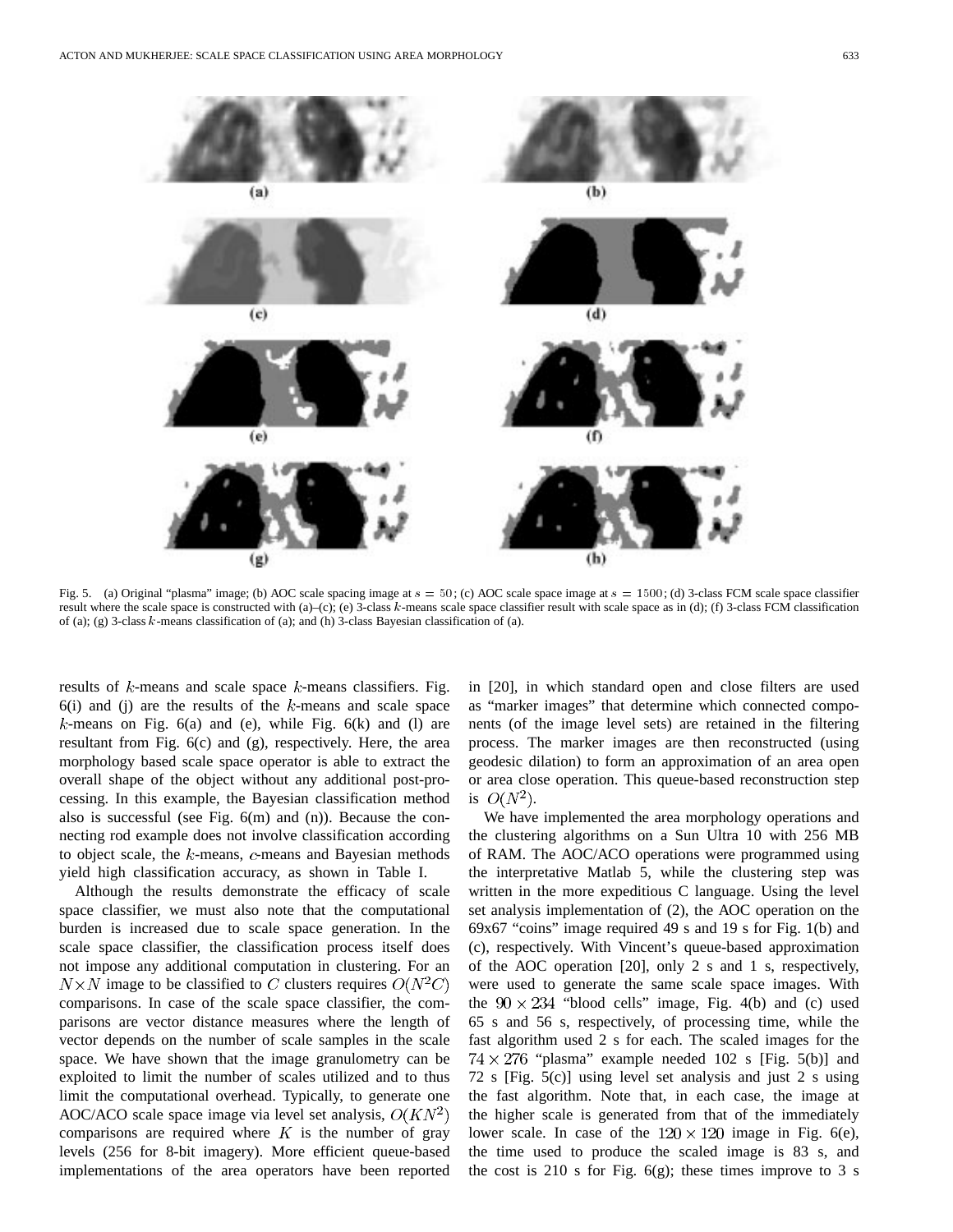

Fig. 6. (a) Original "connecting rod" image; (b) 2-class FCM classification of (a); (c) noisy version of (a) with 5% salt and pepper noise; (d) 2-class FCM classification of (c); (e)AOC scale space image of (a) at  $s = 300$ ; (f) 2-class scale space FCM classification of (e); (g) AOC scale space image of (c) at  $s = 300$ ; (h) 2-class scale space FCM classification of (g); (i) 2-class k-means classification of original image of (a); (j) 2-class k-means scale space classification of (a) at  $s = 300$ ; (k) 2-class k-means classification of (c); (l) 2-class k-means classification of (g); (m) 2-class Bayesian classification of (a); and (n) 2-class Bayesian classification of (c).

and 5 s, respectively, with the fast algorithm. For the smaller "coins" image, the scale space classification using both fuzzy  $c$ -means and  $k$ -means requires less than 1 s, whereas for the rest of the examples, the classification step requires less than 2 s on the Ultra 10.

#### V. CONCLUSION

The paper describes an approach to area morphology-based multiscale classification in which vectors in scale space are clustered. In this framework, features from multiple scales are used